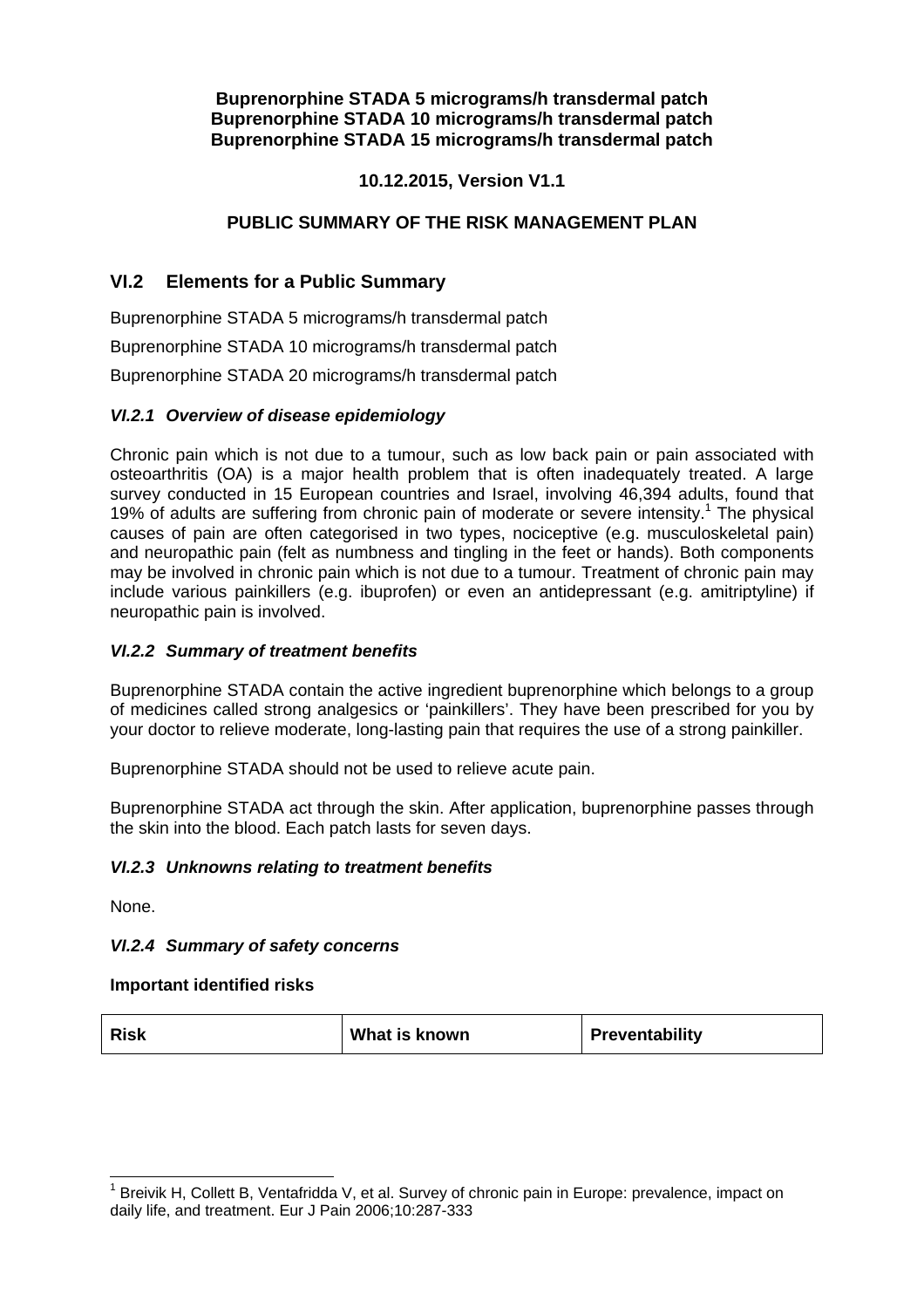| <b>Breathing difficulties</b><br>(Respiratory depression)                   | Buprenorphine may make<br>some people breathe slowly<br>or weakly. This side effect<br>may be intensified if other<br>medicines that may produce<br>the same effects are taken at<br>the same time.                                                                                              | Patients suffering from a<br>disease that causes<br>breathing difficulties must not<br>use buprenorphine. |
|-----------------------------------------------------------------------------|--------------------------------------------------------------------------------------------------------------------------------------------------------------------------------------------------------------------------------------------------------------------------------------------------|-----------------------------------------------------------------------------------------------------------|
| Drug dependence and<br>withdrawal<br>(Drug dependence and<br>withdrawal)    | Buprenorphine has a lower<br>dependence liability than<br>some other strong pain<br>relievers, but after a long-<br>term use, withdrawal<br>symptoms (e.g. agitation,<br>anxiousness, nervousness,<br>sleeping disturbance,<br>hyperkinesia, shiver,<br>digestive system disorders)<br>may occur | Short-term use can decrease<br>the risk of dependence.                                                    |
| Abuse, misuse and<br>inappropriate use<br>(Abuse, misuse, and<br>diversion) | Buprenorphine may cause<br>addiction to drugs. Patients<br>should tell the doctor if they<br>feel that they need to<br>increase the dose.                                                                                                                                                        | Patients who have been<br>addicted to drugs should not<br>use opioid patches.                             |
| Accidental exposure<br>(Accidental exposure)                                | Sometimes patients forget<br>when they have applied the<br>patch and may apply several<br>patches.                                                                                                                                                                                               | Patient should be advised to<br>make notes of the date they<br>have applied the patch.                    |

# **Important potential risks**

| <b>Risk</b> | What is known (Including reason why it is considered a<br>potential risk) |
|-------------|---------------------------------------------------------------------------|
| l None      | <b>NA</b>                                                                 |

# **Missing information**

| <b>Risk</b>                           | What is known                                                                                                                                                                          |
|---------------------------------------|----------------------------------------------------------------------------------------------------------------------------------------------------------------------------------------|
| Use during pregnancy and<br>lactation | There are no adequate data from the use of buprenorphine in<br>women. Studies in animals have shown<br>pregnant<br>reproductive toxicity. The potential risk for humans is<br>unknown. |
|                                       | Towards the end of pregnancy high doses of buprenorphine<br>may induce respiratory depression in the new-born infant<br>even after a short period of administration.                   |
|                                       | Chronic administration of buprenorphine during the last three<br>months of pregnancy may cause a withdrawal syndrome in                                                                |